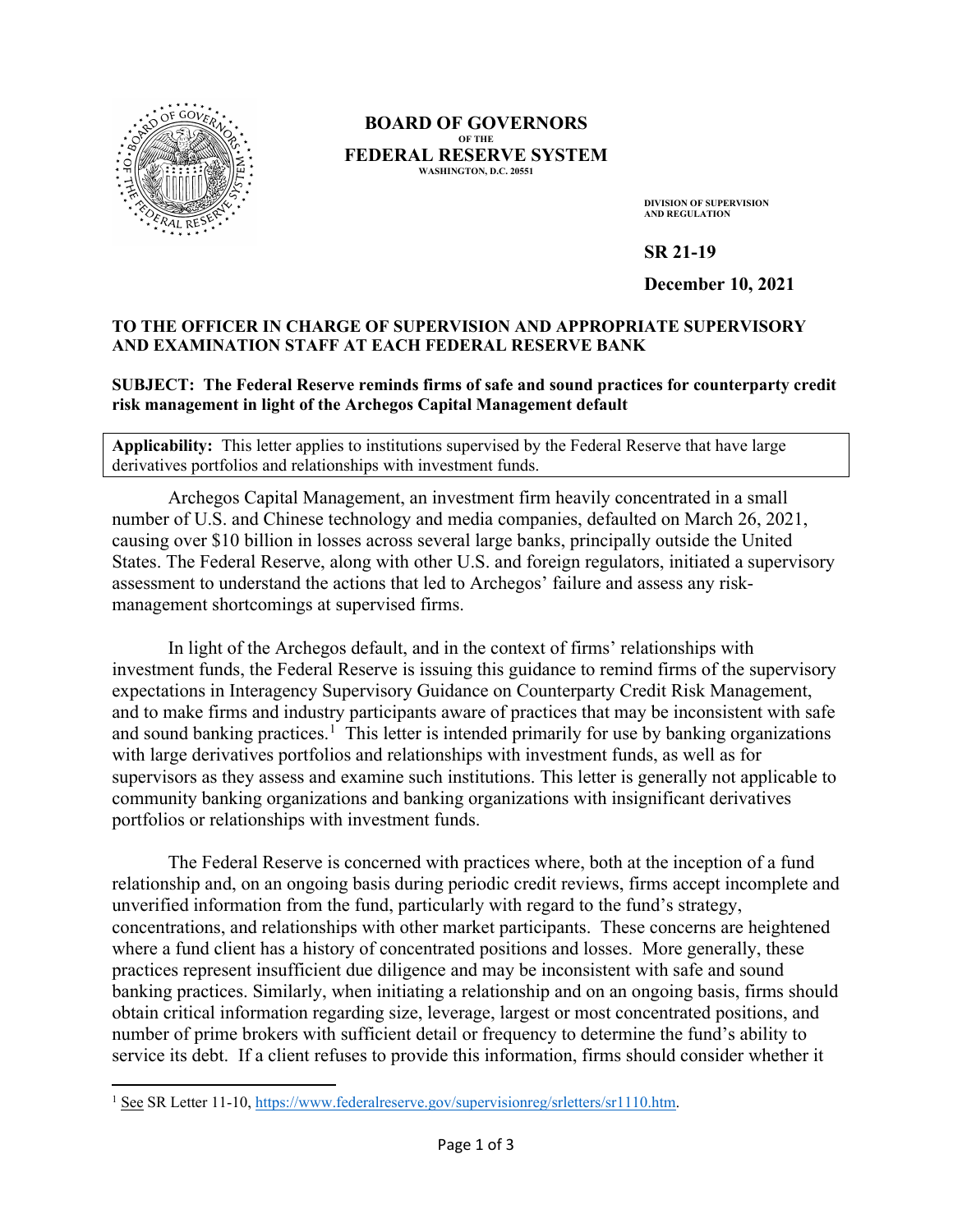is consistent with safe and sound practices for them to begin or maintain a relationship with the fund or whether they can use strong compensating measures, such as significantly more stringent contractual terms, to mitigate the risk.

The Federal Reserve also is reminding firms that poor communication frameworks and inadequate risk management functions, as well as fragmented systems and ineffective governance, hamper their ability to identify and address risk. Risk management and control functions should have the experience and stature to effectively control risks associated with investment funds. Further, both oversight and business groups should review contractual terms and practices relating to internal limits to assess whether they are commensurate with the risk the fund poses to the firm. Firms may consider reputational risk in making risk assessments; when they do so, they should establish a clear connection between such factors and specific financial decisions made by the firm with regard to a specific client.

Finally, the Federal Reserve is concerned that firms may agree to margin terms inappropriate to their investment fund clients, failing to provide for adequate margin levels or sufficient risk-sensitivity. Contractual terms that prevent a firm from improving its margin position or closing out positions quickly if a fund misses margin calls, even when presented with an increasing risk profile at the fund, may be inconsistent with safe and sound practices.

In summary, consistent with the guidance in Interagency Supervisory Guidance on Counterparty Credit Risk Management,<sup>[2](#page-1-0)</sup> firms should:

- Receive adequate information with appropriate frequency to understand the risks of the investment fund, including position and counterparty concentrations, and either reconsider the relationship or set sufficiently conservative terms for the relationship if the client does not meet appropriate levels of transparency;
- Ensure the risk-management and governance approach applied to the investment fund is capable of identifying the fund's risk initially and monitoring it throughout the relationship, and ensure applicable areas of the firm – including the business line and the oversight function – are aware of the risk their investment fund clients pose to the firm and have tools to manage that risk; and
- Ensure that margin practices remain appropriate to the fund's risk profile as it evolves, avoiding inflexible and risk-insensitive margin terms or extended close-out periods with their investment fund clients.

<span id="page-1-0"></span><sup>2</sup> See id.